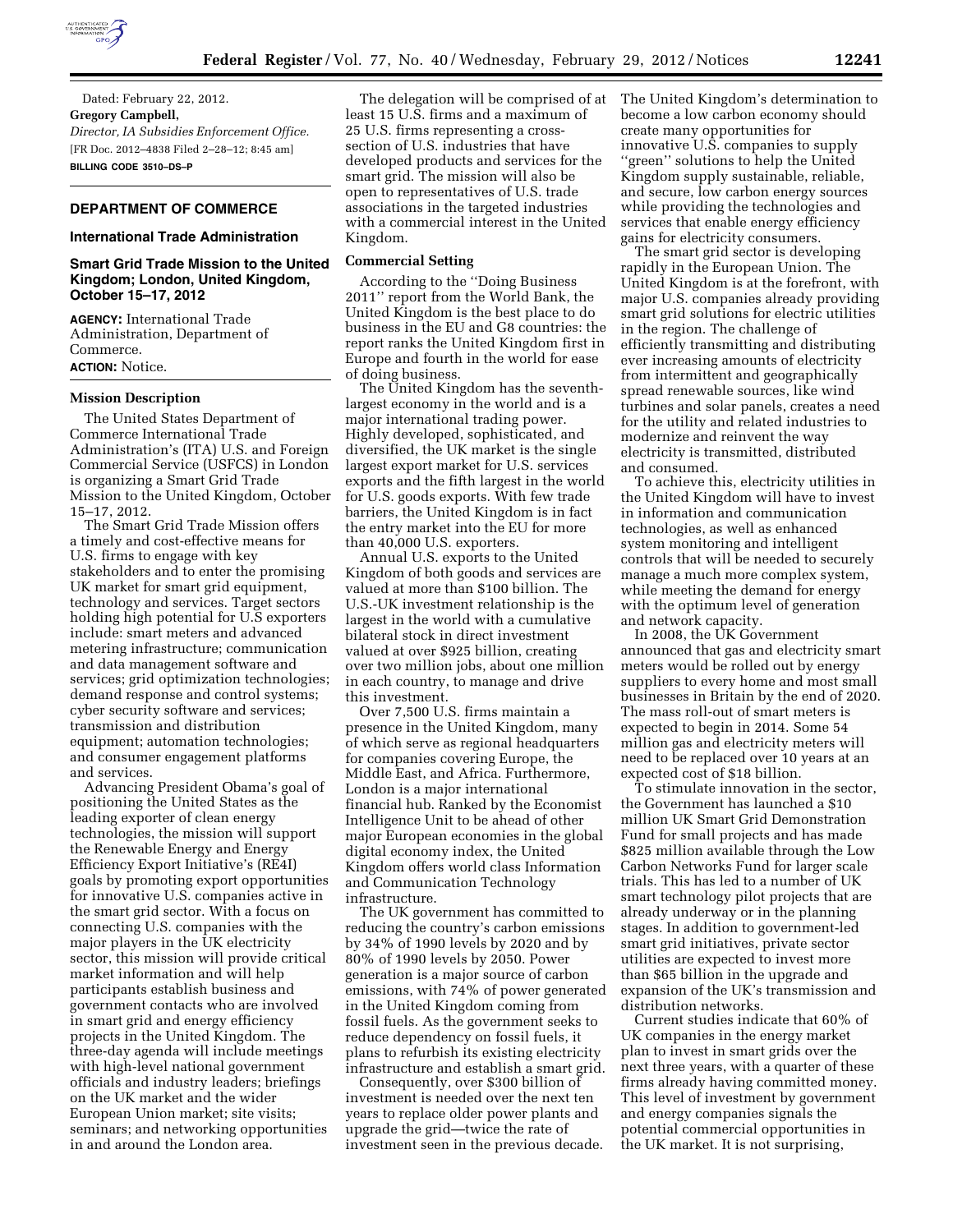therefore, that the sector has attracted interest from a wide range of industry players—from small startups and SMEs to global corporations.

The market is expected to grow from \$380 million in 2010 to \$4.5 billion in 2015. An early entry into the UK smart grid industry could help technology, equipment and specialist service companies to become leading players in the global energy services market. Pilot projects undertaken in the UK market can serve as a benchmark to provide U.S. companies with early adopter opportunities in other European countries and in the global market.

Emerging opportunities in the UK smart grid market encompass a range of technology and service segments associated with electricity transmission and distribution, energy data management, and energy efficiency applications, such as:

• Smart meters and advanced metering infrastructure;

• Meter data management software and systems;

• Demand response control systems and services;

• Grid optimization systems and technologies;

• Energy management systems for distributed generation and storage;

• Utility cyber security services;

• Home area networking

technologies;

• Consumer electronic smart devices, applications, and energy efficiency software and services; and

• Home and building energy

management programs and marketing campaigns.

Additionally, opportunities in the UK smart grid sector will emerge for firms specializing in the provision of utility information management systems, billing software and services, cyber security services, and other utility backend information technology solutions.

In April 2012, the United Kingdom will host the 2012 Clean Energy Ministerial, an important platform developed under the auspices of the United Nations Framework Convention on Climate Change to advance international and public-private collaboration on the adoption and deployment of clean energy technologies worldwide. One of the Clean Energy Ministerial activities is the International Smart Grid Action Network (ISGAN), a mechanism through which multinational stakeholders can collaborate on accelerating the development and deployment of smarter electric grids around the world. ISGAN aims to improve the understanding of smart grid technologies, practices, and systems and to promote adoption of

related enabling government policies. U.S. Secretary of Energy Steven Chu will co-host the 2012 Clean Energy Ministerial.

#### **Mission Goals**

The mission will help U.S. companies increase their export potential to the United Kingdom by identifying profitable opportunities in the UK smart grid and electricity markets. As such, the mission will focus on helping U.S. companies obtain market information, establish business and government contacts, solidify business strategies, and/or advance specific projects.

The mission's goals include:

• Facilitating first-hand market exposure and access to government decision makers and key private-sector industry contacts, including potential trading partners;

• Promoting the U.S. green economy by connecting representatives of U.S. companies focused on low carbon technologies with potential trading partners;

• Helping companies gain valuable international business experience in the rapidly growing smart grid market; and

• Helping U.S. companies strengthen their engagement in the worldwide marketplace, leading to increased exports and, in turn, job creation.

#### **Mission Scenario**

Participants will attend country briefings, seminars and meetings with government decision makers and key private-sector industry contacts, including potential trading partners. Participants will also receive briefing on the European Union-wide perspective on smart grids.

Networking events will provide mission participants with further opportunities to speak with local business and government representatives, as well as with business executives of major U.S. companies already established in the United Kingdom.

The precise agenda will depend upon the availability of local government and private sector officials, as well as on the specific goals and makeup of the mission participants.

The U.S Commercial Service in London stands ready to assist the participants.

## **Proposed Timetable**

*Monday, October 15, 2012* 

• Country briefing by U.S. Embassy staff on programs and opportunities in the UK and EU smart grid sector.

• Ice-breaker reception at the Embassy of the United States of America, London.

# *Tuesday, October 16, 2012*

• Seminar on UK and European smart grid markets. The seminar will provide market information to identify profitable opportunities. Speakers will include government officials, trade associations, senior industry representatives, and experts on the various aspects of smart grids, such as smart meters, advanced communications and information management systems, demand side management and storage, cyber security, transmission and distribution, and electric energy storage technologies. The seminar will be followed by a luncheon reception.

• Business meetings with utilities, transmission and distribution networks, major energy and technology companies.

• Networking reception for business and government contacts.

*Wednesday, October 17, 2012* 

- Site visits and business meetings.
- Networking business reception (TBC).

### **Participation Requirements**

All parties interested in participating in the trade mission must complete and submit an application package for consideration by the Department of Commerce. All applicants will be evaluated, on a rolling basis, on their ability to meet certain conditions and best satisfy the selection criteria as outlined below. A minimum of 15 and maximum of 25 companies will be selected to participate in the mission from the applicant pool.

#### **Fees and Expenses**

After a company or organization has been selected to participate on the mission, a payment to the Department of Commerce in the form of a participation fee is required. The participation fee for the Trade Mission will be *\$1,202.00* for a small or medium-sized firm (SME),1 and *\$2,350.00* for large firms. The fee for each additional firm representative (large firm or SME/trade organization) is \$600. Expenses for travel, lodging, meals, and incidentals will be the responsibility of each mission participant. Delegation members will be

<sup>1</sup>An SME is defined as a firm with 500 or fewer employees or that otherwise qualifies as a small business under SBA regulations (see *http:// www.sba.gov/services/contracting opportunities/ sizestandardstopics/index.html*). Parent companies, affiliates, and subsidiaries will be considered when determining business size. The dual pricing reflects the Commercial Service's user fee schedule that became effective May 1, 2008 (see *[http://](http://www.export.gov/newsletter/march2008/initiatives.html) [www.export.gov/newsletter/march2008/](http://www.export.gov/newsletter/march2008/initiatives.html)  [initiatives.html](http://www.export.gov/newsletter/march2008/initiatives.html)* for additional information).